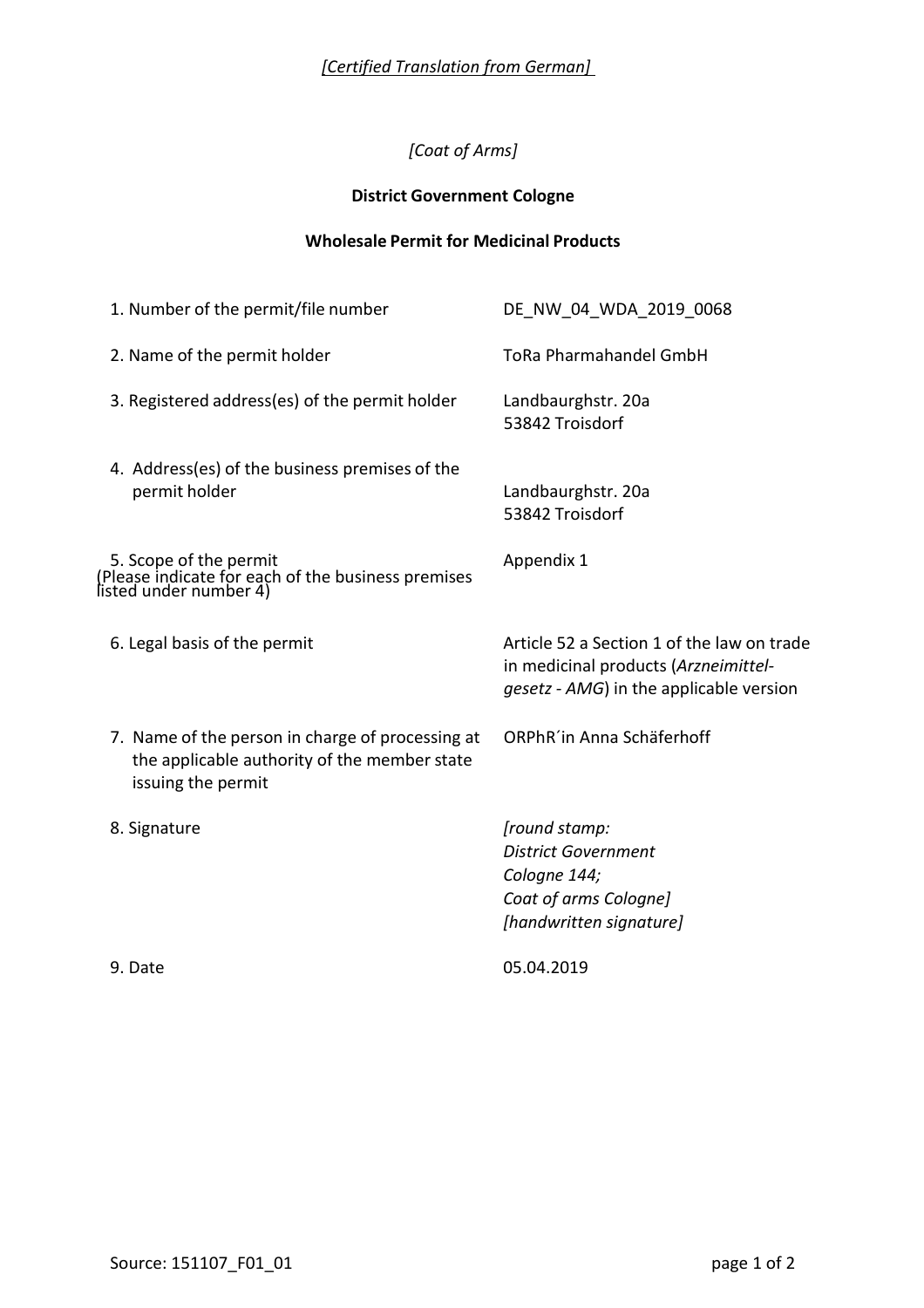# 10. Attached Appendices:

| [X] Appendix 1 | Scope of the permit                                                           |
|----------------|-------------------------------------------------------------------------------|
| [ ] Appendix 2 | (Optional) Address(es) and number(s) of the permit of the                     |
|                | business premises of the hired wholesalers                                    |
| [ ] Appendix 3 | (Optional) Name of the person(s) in charge                                    |
| [ ] Appendix 4 | (Optional) Date of inspection on the basis of which the permit<br>was granted |
| [ ] Appendix 5 | (Optional) Further regulations based on the national legislation              |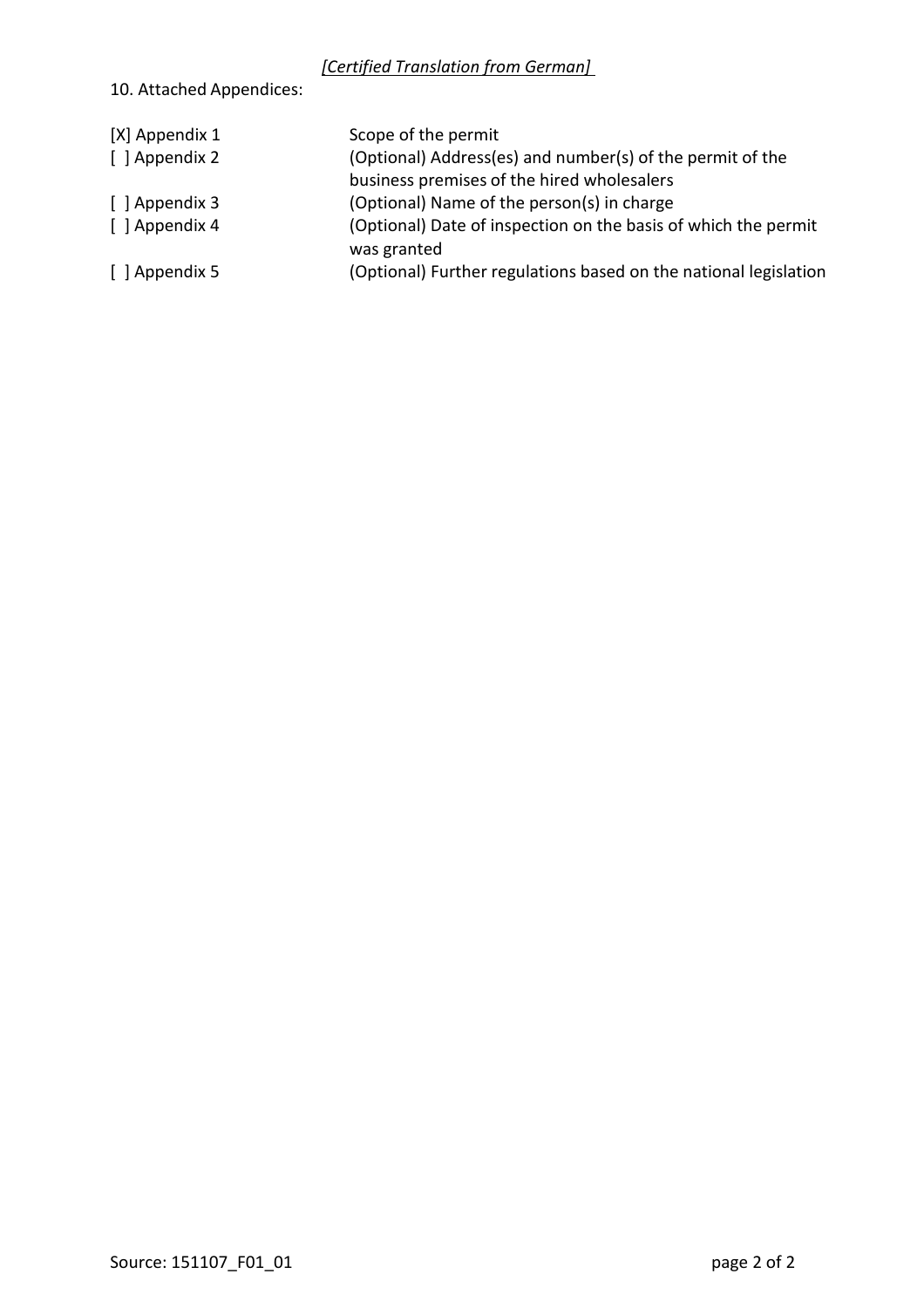#### **APPENDIX 1**

#### **SCOPE OF THE PERMIT**

Name and address of the business premises:

ToRa Pharmahandel GmbH

Landbaurghstr. 20a

53842 Troisdorf

### **1. MEDICINAL PRODUCTS**

[X] Medicinal products for human use [ ] Veterinary medicinal products

1.1 [X] with the permit to place on the market in a state of the European Economic Area

1.2 [ ] without the permit to place on the market in a state of the European Economic Area (EEA) that are placed on the market in the EEA (exemption from the obligation of registration)\*

1.3 [ ] without permission to place on the market in a state of the European Economic Area that are NOT placed on the market in the EEA (medicinal products for third countries)

### **2. PERMITTED ACTIVITIES**

2.1 [X] Acquisition

2.2 [X] Storage

2.3 [X] Distribution (sale)

2.4 [X] Export

2.5 [ ] Other activities: (please state)

## **3. MEDICINAL PRODUCTS WITH SPECIFIC REQUIREMENTS**

3.1 [X] Medicinal products equating to article 83 of the directive  $2001/83/EG<sup>1</sup>$ 

 [ ] Medicinal products equating to article 67 of the directive 2001/82/EG

3.1.1 [ ] anaesthetics or psychotropic substances

3.1.2 [X] medicinal products made from blood

3.1.3 [X] immunological medicinal products

3.1.4 [ ] radioactive medicinal products (including radionuclide

kits)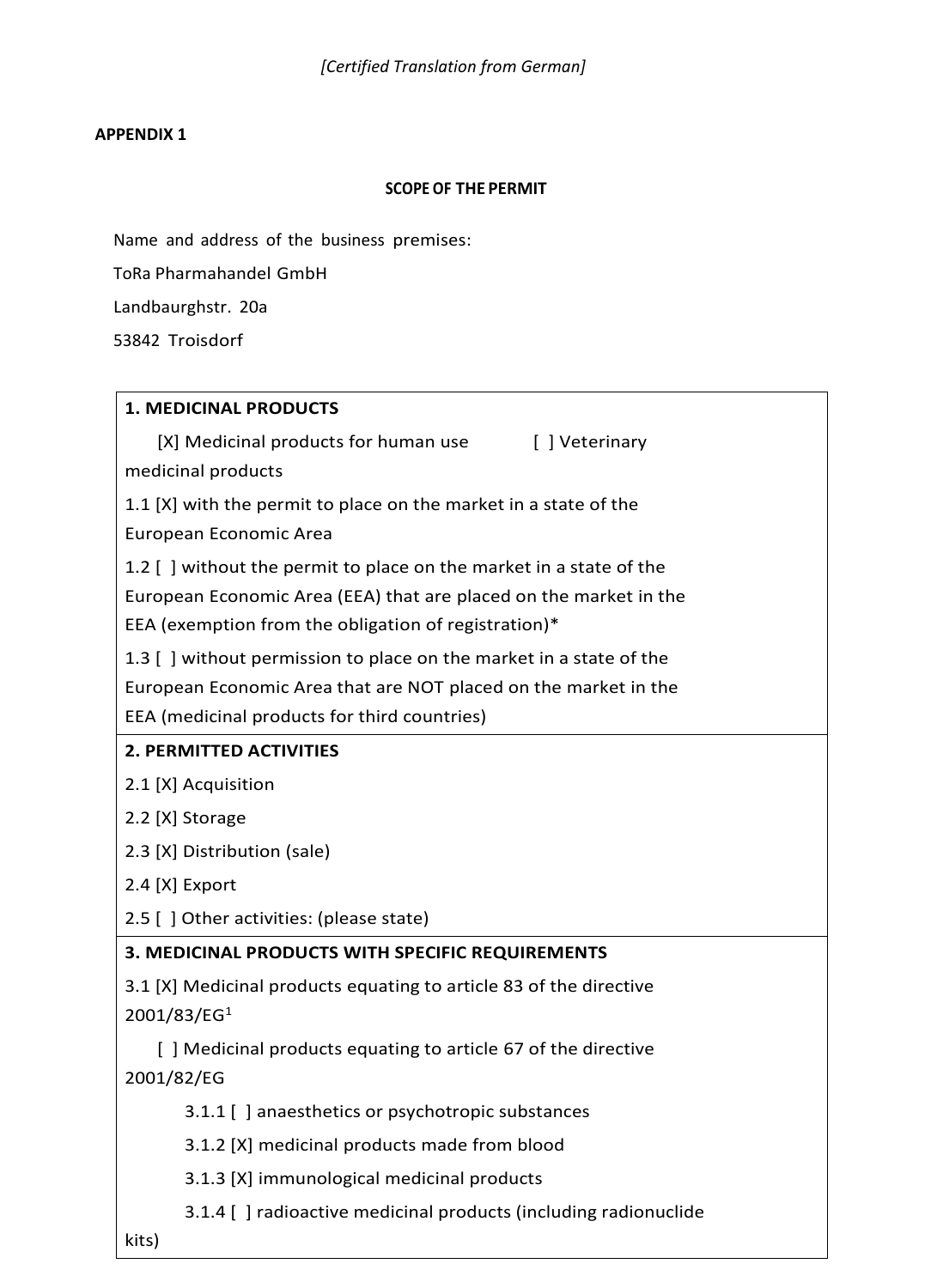3.2 [ ] Medical gases

3.3 [X] Medicinal products requiring a temperature-controlled supply

chain (storage and transport at low temperatures)

3.4 [ ] Other activities: (please state or refer to attachment 5)

Restrictions or clarifications concerning the scope of the permit (publicly accessible)

None.

\_\_\_\_\_\_\_\_\_\_\_\_\_\_\_\_\_\_

\*article 5 of the directive 2001/83/EG or article 83 of the regulation 726/2004/EG

1 Irrespective of further permits based on the national legislation

*[round stamp: District Government Cologne 144; Coat of arms Cologne] [handwritten signature]*

Source: 151107\_F01\_01 Stamp/signature

This is to certify that the above is a correct and complete translation from German into English made on the grounds of the copy presented.

Rostock, 26 April 2019

Dr. Thomas R. Seeliger Generally sworn and publicly appointed interpreter for English & French at the Rostock Regional Court